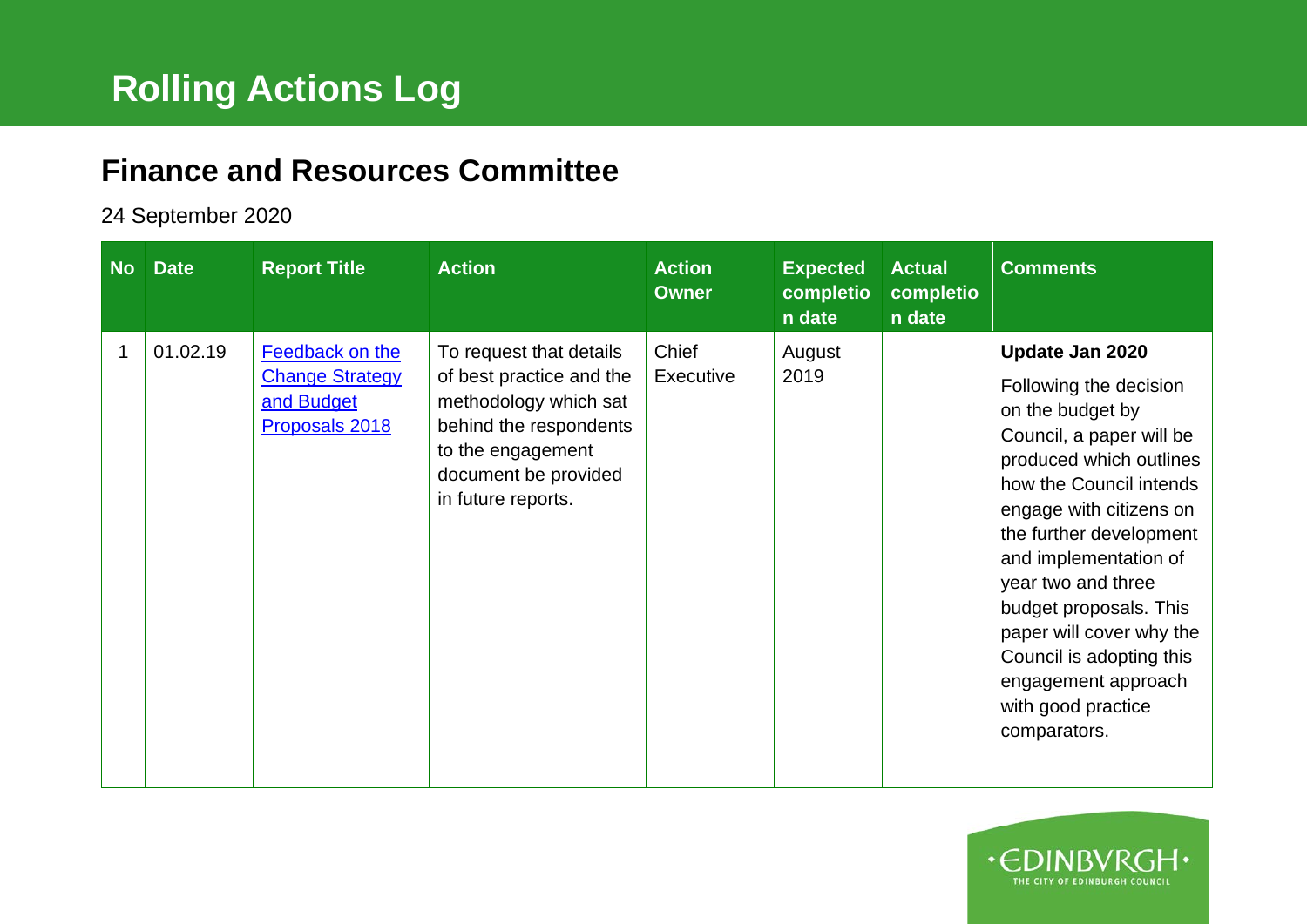| <b>No</b>      | <b>Date</b> | <b>Report Title</b>               | <b>Action</b>                                                                                                                                | <b>Action</b><br><b>Owner</b>     | <b>Expected</b><br>completio<br>n date | <b>Actual</b><br>completio<br>n date | <b>Comments</b>                                                                                                                                                                                                                                                                                                                                                                                                                                                                               |
|----------------|-------------|-----------------------------------|----------------------------------------------------------------------------------------------------------------------------------------------|-----------------------------------|----------------------------------------|--------------------------------------|-----------------------------------------------------------------------------------------------------------------------------------------------------------------------------------------------------------------------------------------------------------------------------------------------------------------------------------------------------------------------------------------------------------------------------------------------------------------------------------------------|
|                |             |                                   |                                                                                                                                              |                                   |                                        |                                      | Additional information<br>about the process<br>behind each<br>engagement method<br>was included in the<br>report on engagement<br>which was considered at<br>Full Council on 21<br>February 2019. A report<br>will also be going to the<br>Corporate, Policy and<br><b>Strategy Committee</b><br>seeking approval for<br>proposals for ongoing<br>engagement on the<br>Council's change and<br>budget processes. This<br>report will provide<br>information on best<br>practice in this area. |
| $\overline{2}$ | 05.03.20    | <b>Fleet Renewal</b><br>Programme | To agree to circulate a<br>briefing note to<br>members on the impact<br>of vehicle reduction on<br>the mobile library<br>service and to give | Executive<br>Director of<br>Place | End<br>September<br>2020               |                                      |                                                                                                                                                                                                                                                                                                                                                                                                                                                                                               |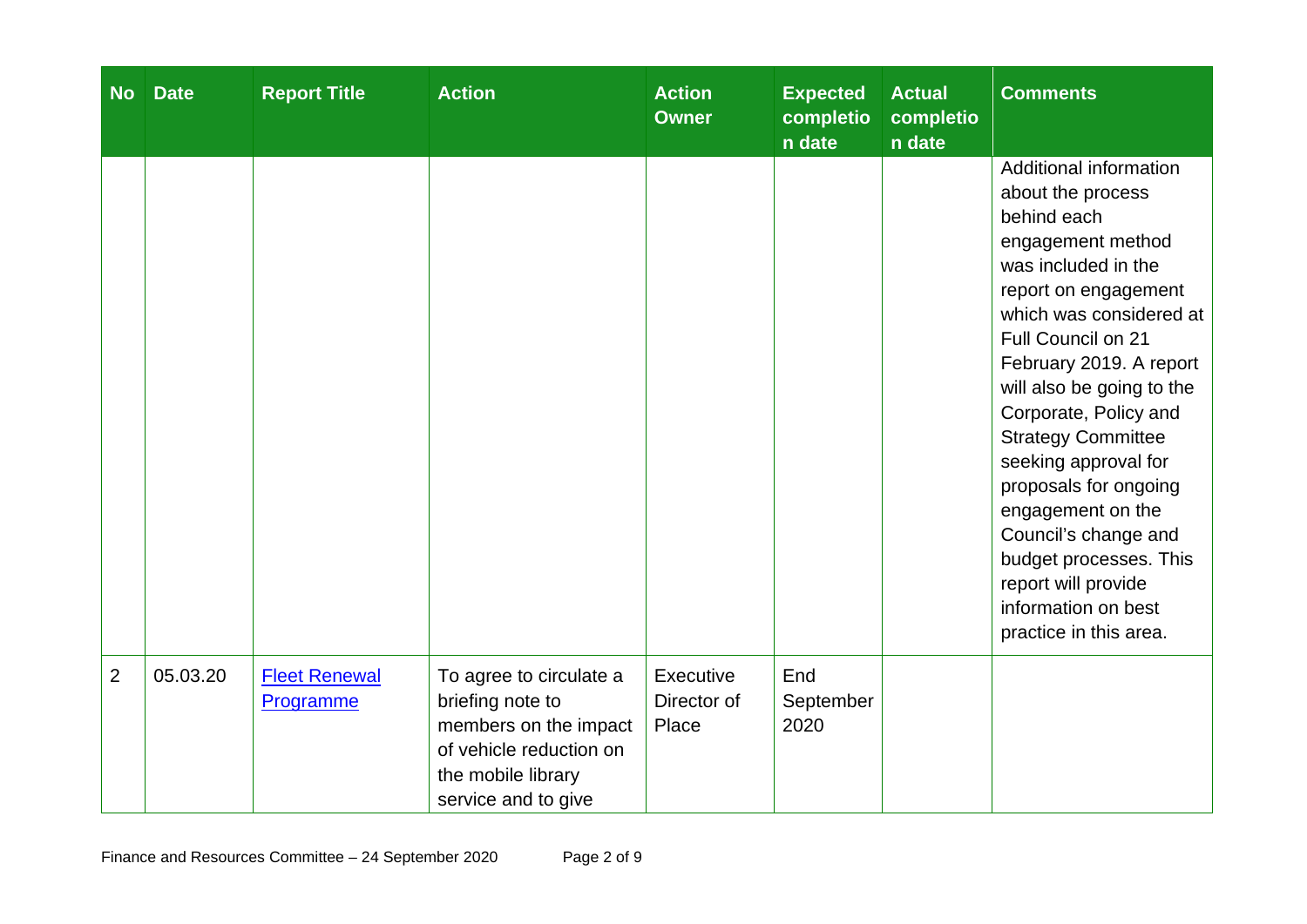| <b>No</b> | <b>Date</b> | <b>Report Title</b>                                                                                | <b>Action</b>                                                                                      | <b>Action</b><br><b>Owner</b>                | <b>Expected</b><br>completio<br>n date | <b>Actual</b><br>completio<br>n date | <b>Comments</b>                                                                                                                                                                                                      |
|-----------|-------------|----------------------------------------------------------------------------------------------------|----------------------------------------------------------------------------------------------------|----------------------------------------------|----------------------------------------|--------------------------------------|----------------------------------------------------------------------------------------------------------------------------------------------------------------------------------------------------------------------|
|           |             |                                                                                                    | assurances that<br>changes to the service<br>would be brought back<br>as a report to<br>committee. |                                              |                                        |                                      |                                                                                                                                                                                                                      |
| 3         | 05.03.20    | <b>Contract Award</b><br>and Procurement<br>Programme<br>(Period 1 July to<br>31 December<br>2019) | A further report will be<br>submitted to the<br>Committee in<br>approximately six<br>months' time. | Executive<br>Director of<br><b>Resources</b> | September<br>2020                      |                                      | <b>Recommended for</b><br>$closure - report on$<br>agenda for this meeting                                                                                                                                           |
| 4         | 05.03.20    | Marketing<br>Edinburgh - report<br>by the Chief<br>Executive                                       | To come back<br>1)<br>with the figure of<br>outstanding<br>income.                                 | Executive<br>Director of<br>Place            |                                        |                                      | <b>Recommended for</b><br><b>Closure</b><br>Further reports on the<br>financial arrangements<br>for Marketing Edinburgh<br>have subsequently been<br>submitted to Council<br>Committees,<br>superseding this action. |
|           |             |                                                                                                    | 2)<br>To agree to<br>circulate to<br>members the<br>business plan                                  | Executive<br>Director of<br>Place            |                                        |                                      | <b>Recommended for</b><br><b>Closure</b>                                                                                                                                                                             |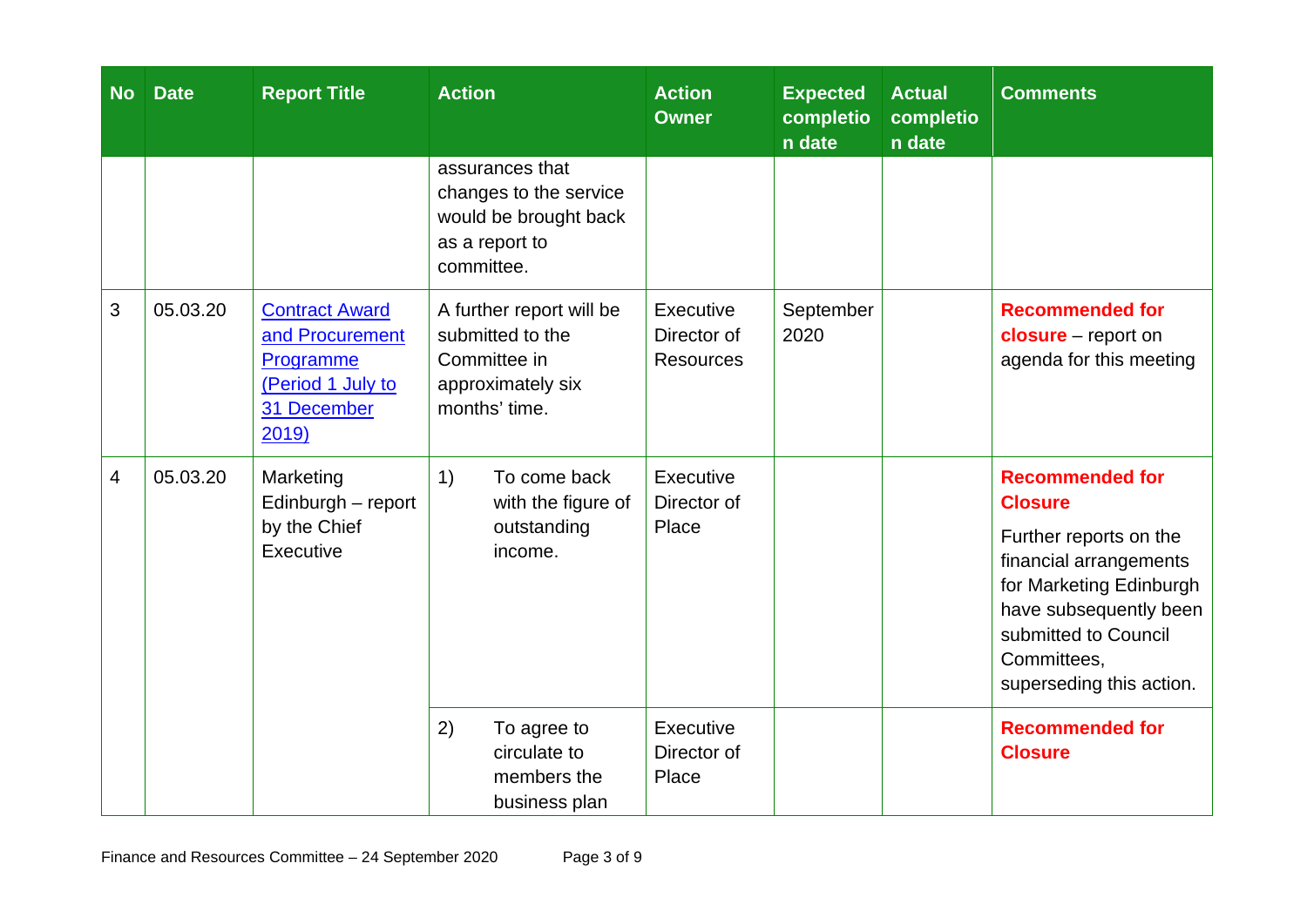| <b>No</b> | <b>Date</b> | <b>Report Title</b>                                         | <b>Action</b>                                                                                                                                                                                                | <b>Action</b><br><b>Owner</b>     | <b>Expected</b><br>completio<br>n date | <b>Actual</b><br>completio<br>n date | <b>Comments</b>                                                                                                                                                                                                                                                                                    |
|-----------|-------------|-------------------------------------------------------------|--------------------------------------------------------------------------------------------------------------------------------------------------------------------------------------------------------------|-----------------------------------|----------------------------------------|--------------------------------------|----------------------------------------------------------------------------------------------------------------------------------------------------------------------------------------------------------------------------------------------------------------------------------------------------|
|           |             |                                                             | subject to<br>agreement from<br>the Board of<br>Marketing<br>Edinburgh.                                                                                                                                      |                                   |                                        |                                      | <b>Since Committee</b><br>considered this item,<br>COVID-19 has had a<br>significant impact on the<br>proposed Marketing<br><b>Edinburgh Business</b><br>Plan. Subsequent<br>reports to Council<br>Committees have<br>explained these impacts<br>and therefore this action<br>has been superseded. |
| 5         | 27.08.20    | Revenue<br><b>Monitoring</b><br>2019/20 - Outturn<br>Report | 1)<br>To agree that a<br>comparable<br>report to<br>Communities<br>and Families<br>commentary in<br>Appendix 3<br>would be come<br>to Finance and<br><b>Resources</b><br>Committee<br>detailing the<br>Place | Executive<br>Director of<br>Place |                                        |                                      |                                                                                                                                                                                                                                                                                                    |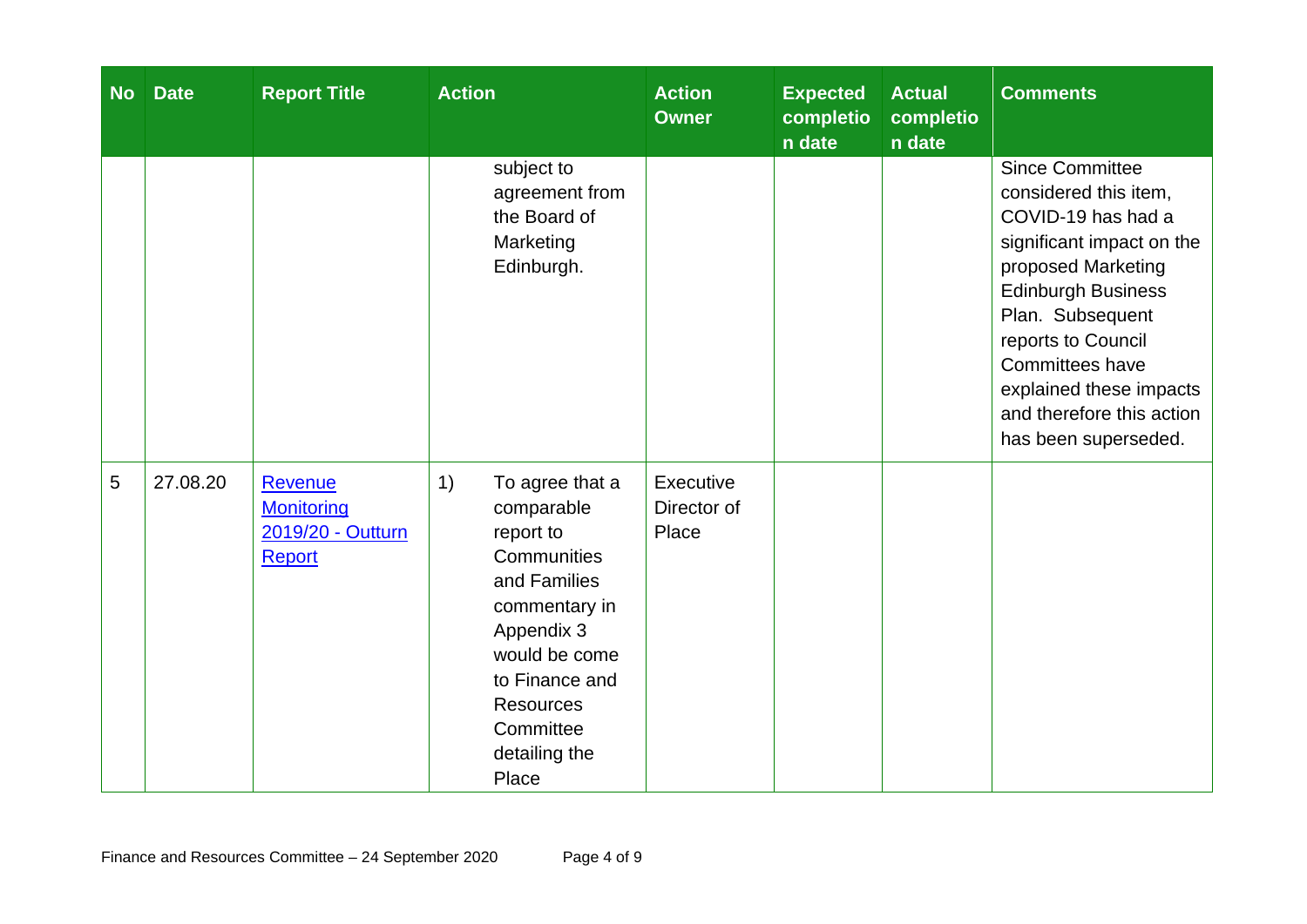| <b>No</b> | <b>Date</b> | <b>Report Title</b> | <b>Action</b>                                                                                                                                                                                         | <b>Action</b><br><b>Owner</b>                | <b>Expected</b><br>completio<br>n date | <b>Actual</b><br>completio<br>n date | <b>Comments</b>                                                                                    |
|-----------|-------------|---------------------|-------------------------------------------------------------------------------------------------------------------------------------------------------------------------------------------------------|----------------------------------------------|----------------------------------------|--------------------------------------|----------------------------------------------------------------------------------------------------|
|           |             |                     | directorates<br>overspend                                                                                                                                                                             |                                              |                                        |                                      |                                                                                                    |
|           |             |                     | 2)<br>To agree a<br>briefing note<br>would be<br>circulated on<br>training delivered<br>by Project<br>Managers to<br>permanent staff<br>continues to<br>develop.                                      | Executive<br>Director of<br>Place            |                                        |                                      |                                                                                                    |
|           |             |                     | 3)<br>To note that the<br>report which<br>would be<br>submitted to the<br>Committee to<br>respond to the<br>Council motion<br>of 28 July would<br>also include an<br>annual review of<br>the Spend to | Executive<br>Director of<br><b>Resources</b> | September<br>2020                      | September<br>2020                    | <b>Recommended for</b><br>$closure - update$ is<br>included in the Revenue<br><b>Budget Report</b> |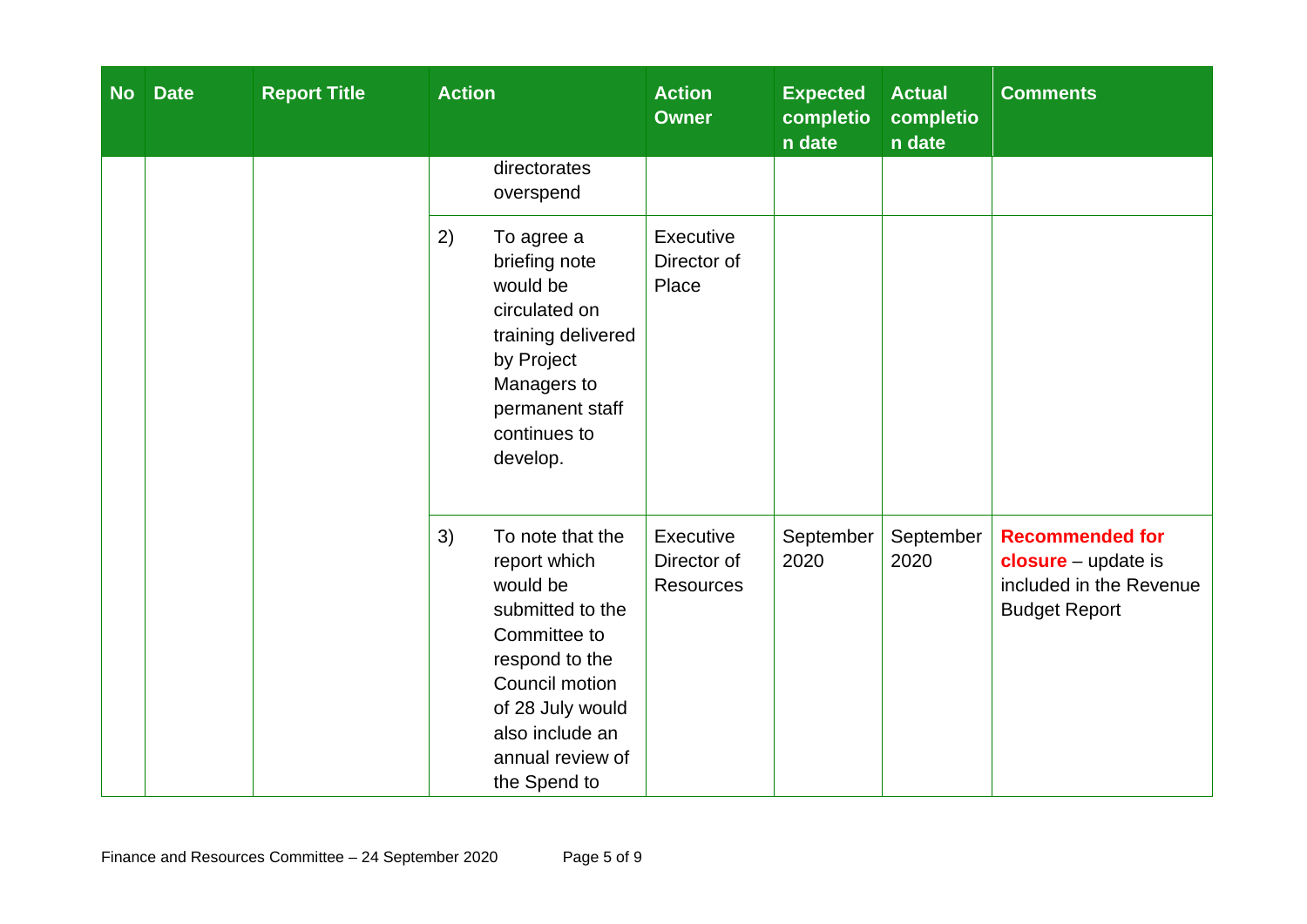| <b>No</b>       | <b>Date</b> | <b>Report Title</b>                                               | <b>Action</b>                                                                                                                                                                                                                                                                                                       | <b>Action</b><br><b>Owner</b>                | <b>Expected</b><br>completio<br>n date | <b>Actual</b><br>completio<br>n date | <b>Comments</b>                                                                               |
|-----------------|-------------|-------------------------------------------------------------------|---------------------------------------------------------------------------------------------------------------------------------------------------------------------------------------------------------------------------------------------------------------------------------------------------------------------|----------------------------------------------|----------------------------------------|--------------------------------------|-----------------------------------------------------------------------------------------------|
|                 |             |                                                                   | Save<br>programme.                                                                                                                                                                                                                                                                                                  |                                              |                                        |                                      |                                                                                               |
| $6\phantom{1}6$ | 27.08.20    | <b>Treasury</b><br>Management:<br><b>Annual Report</b><br>2019/20 | To agree to circulate a<br>briefing note with<br>details of lending to<br><b>Scottish Local</b><br><b>Authorities and English</b><br><b>Local Authorities.</b>                                                                                                                                                      | Executive<br>Director of<br><b>Resources</b> | September<br>2020                      | September<br>2020                    | <b>Recommended for</b><br><b>closure</b> - Briefing note<br>has been circulated<br>09/09/2020 |
| $\overline{7}$  | 27.08.20    | <b>Finance Policies -</b><br><b>Assurance</b><br><b>Statement</b> | To note that<br>1)<br>updates on<br>expenditure and<br>income impacts,<br>and the<br>confirmed and<br>potential means<br>to address them,<br>will continue to<br>be reported to<br>elected members<br>on a regular<br>basis, with a<br>further update to<br>be considered by<br>the Finance and<br><b>Resources</b> | Executive<br>Director of<br><b>Resources</b> | October<br>2020                        |                                      | <b>September Update</b><br>Report on schedule for<br>October meeting of<br>Committee          |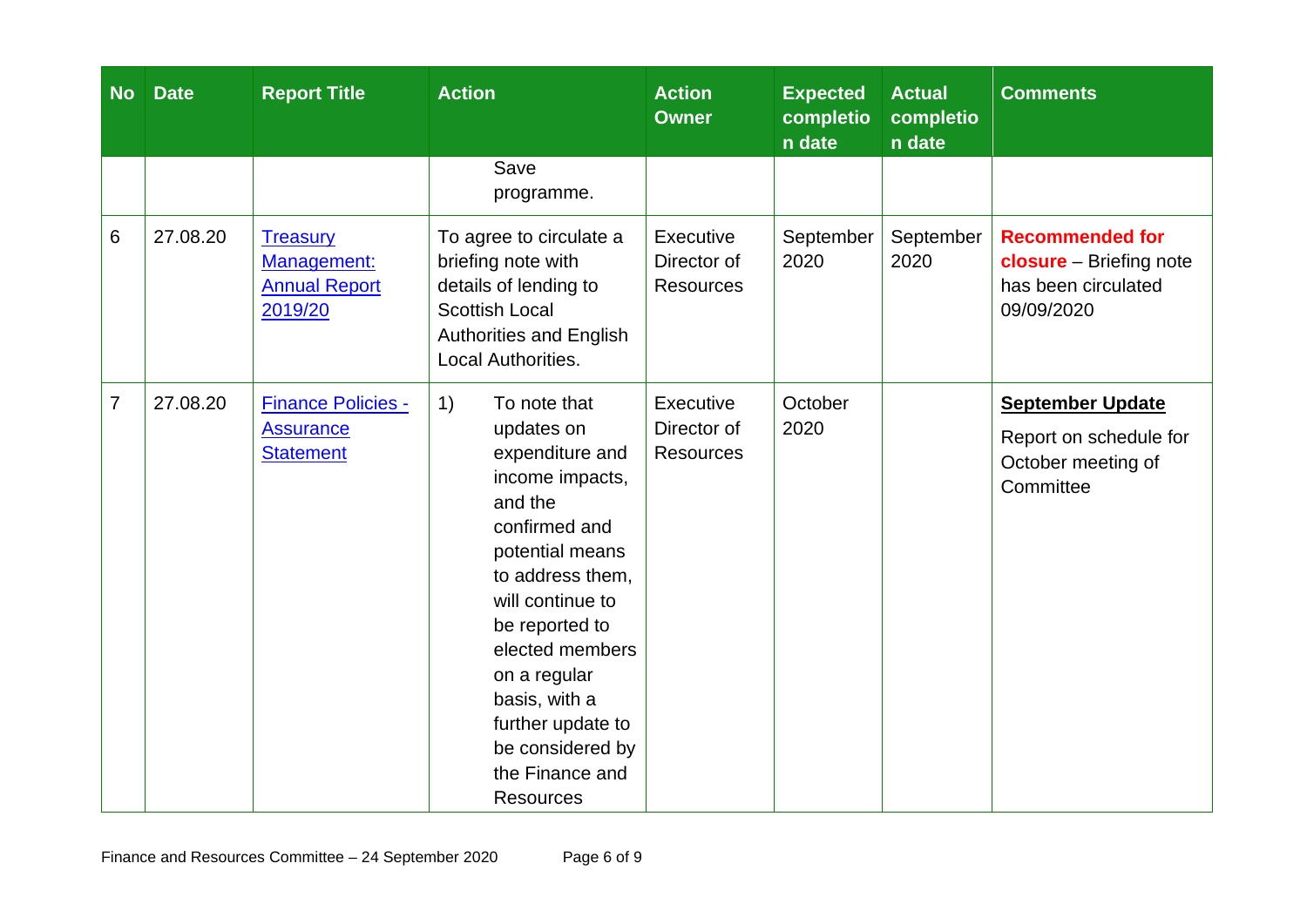| <b>No</b> | <b>Date</b> | <b>Report Title</b>                                                                                                                       | <b>Action</b>                                                                                                                                                                                          | <b>Action</b><br><b>Owner</b>          | <b>Expected</b><br>completio<br>n date | <b>Actual</b><br>completio<br>n date | <b>Comments</b>                                                      |
|-----------|-------------|-------------------------------------------------------------------------------------------------------------------------------------------|--------------------------------------------------------------------------------------------------------------------------------------------------------------------------------------------------------|----------------------------------------|----------------------------------------|--------------------------------------|----------------------------------------------------------------------|
|           |             |                                                                                                                                           | Committee on 29<br>October;                                                                                                                                                                            |                                        |                                        |                                      |                                                                      |
|           |             |                                                                                                                                           | 2)<br>To note the<br>Convener would<br>engage with the<br>Cabinet<br>Secretary for<br>Finance in the<br><b>Scottish</b><br>Government<br>regarding the<br>Council's overall<br>projected<br>shortfall. | Convener                               |                                        |                                      |                                                                      |
| 8         | 27.08.20    | <b>2020-30 Capital</b><br><b>Budget Strategy -</b><br>2020-21 Period 3<br><b>Monitoring and</b><br><b>Revised Budget</b><br><b>Update</b> | To agree to circulate<br>the briefing note<br>previously circulated to<br>Policy and<br>Sustainability<br>Committee on the North<br>Bridge Refurbishment.                                              | Executive<br>Director of<br>Place      |                                        |                                      |                                                                      |
| 9         | 27.08.20    | <b>Workforce</b><br>Dashboard - June<br>2020                                                                                              | To agree that a briefing<br>note would be<br>circulated with details                                                                                                                                   | Executive<br>Director of<br>Resources/ |                                        |                                      | <b>September Update</b><br>Briefing is being<br>prepared and will be |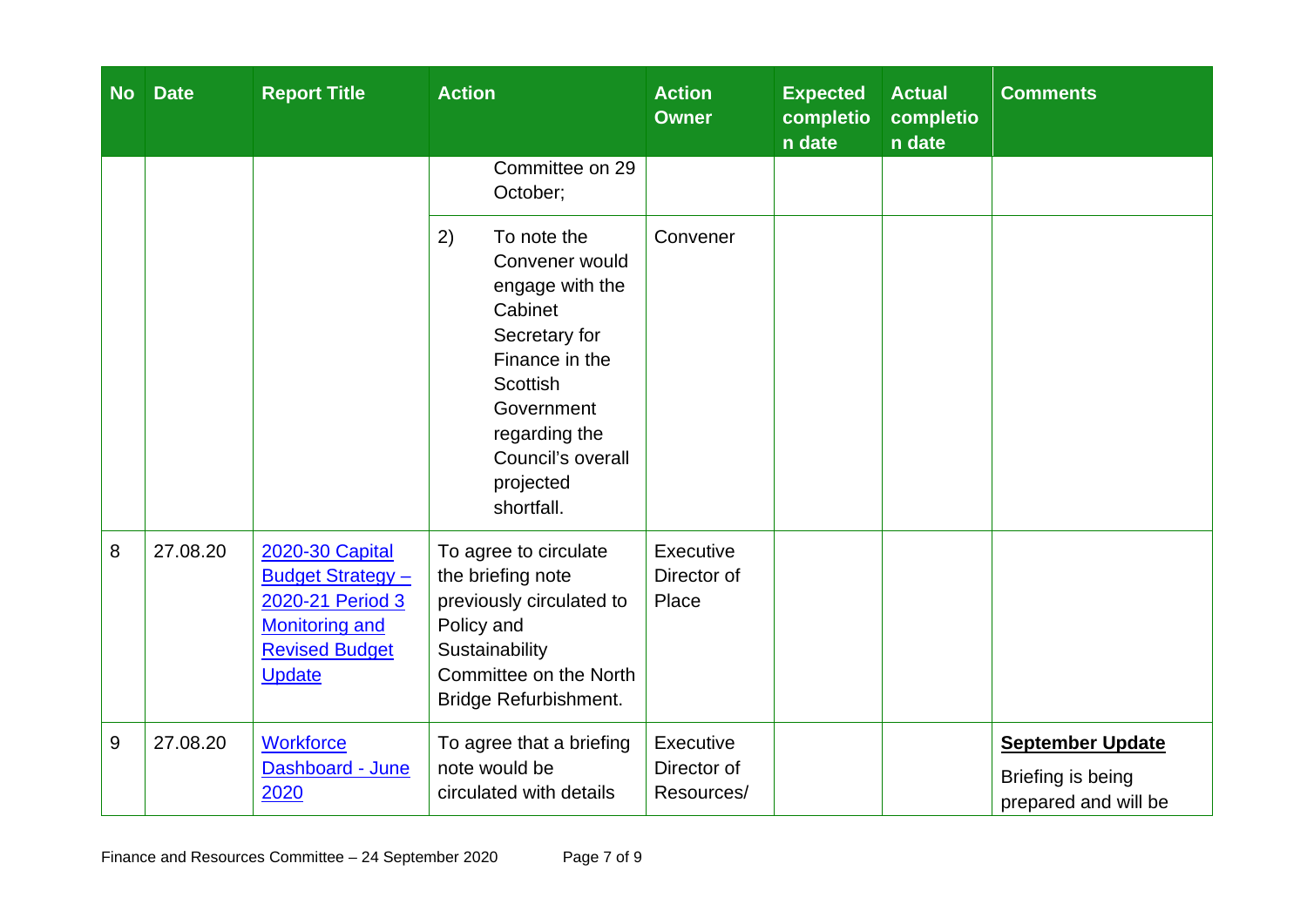| <b>No</b> | <b>Date</b> | <b>Report Title</b>                                                                                           | <b>Action</b>                                                                                                                                                                                                                                                                                                                                                             | <b>Action</b><br><b>Owner</b>                            | <b>Expected</b><br>completio<br>n date | <b>Actual</b><br>completio<br>n date | <b>Comments</b>                                                                        |
|-----------|-------------|---------------------------------------------------------------------------------------------------------------|---------------------------------------------------------------------------------------------------------------------------------------------------------------------------------------------------------------------------------------------------------------------------------------------------------------------------------------------------------------------------|----------------------------------------------------------|----------------------------------------|--------------------------------------|----------------------------------------------------------------------------------------|
|           |             |                                                                                                               | on the reduced number<br>of Trainees and<br>Apprentices.                                                                                                                                                                                                                                                                                                                  | Executive<br>Director of<br>Place                        |                                        |                                      | circulated during<br>September 2020                                                    |
| 10        | 27.08.20    | <b>Contract Extension</b><br>for Stair Cleaning<br>Services to<br><b>Domestic</b><br>Properties 2016-<br>2020 | To agree that a briefing<br>note would be<br>circulated with details<br>on when private owners<br>opted out of the service.                                                                                                                                                                                                                                               | Executive<br>Director of<br>Place                        |                                        |                                      |                                                                                        |
| 11        | 27.08.20    | Contract<br><b>Extensions for</b><br><b>Domestic Abuse</b><br><b>Contracts</b>                                | To agree to provide a<br>briefing note on which<br>of these services<br>maintained their<br>services throughout<br>Covid-19, how many of<br>their staff that worked<br>on these contracts were<br>furloughed and how<br>they plan to use any<br>savings to increase the<br>level of service in the<br>recovery phase to take<br>in to account the<br>increasing pressure. | Executive<br>Director for<br>Communities<br>and Families | August<br>2020                         | August<br>2020                       | <b>Recommended for</b><br><b>Closure</b><br>Briefing note circulated<br>28 August 2020 |